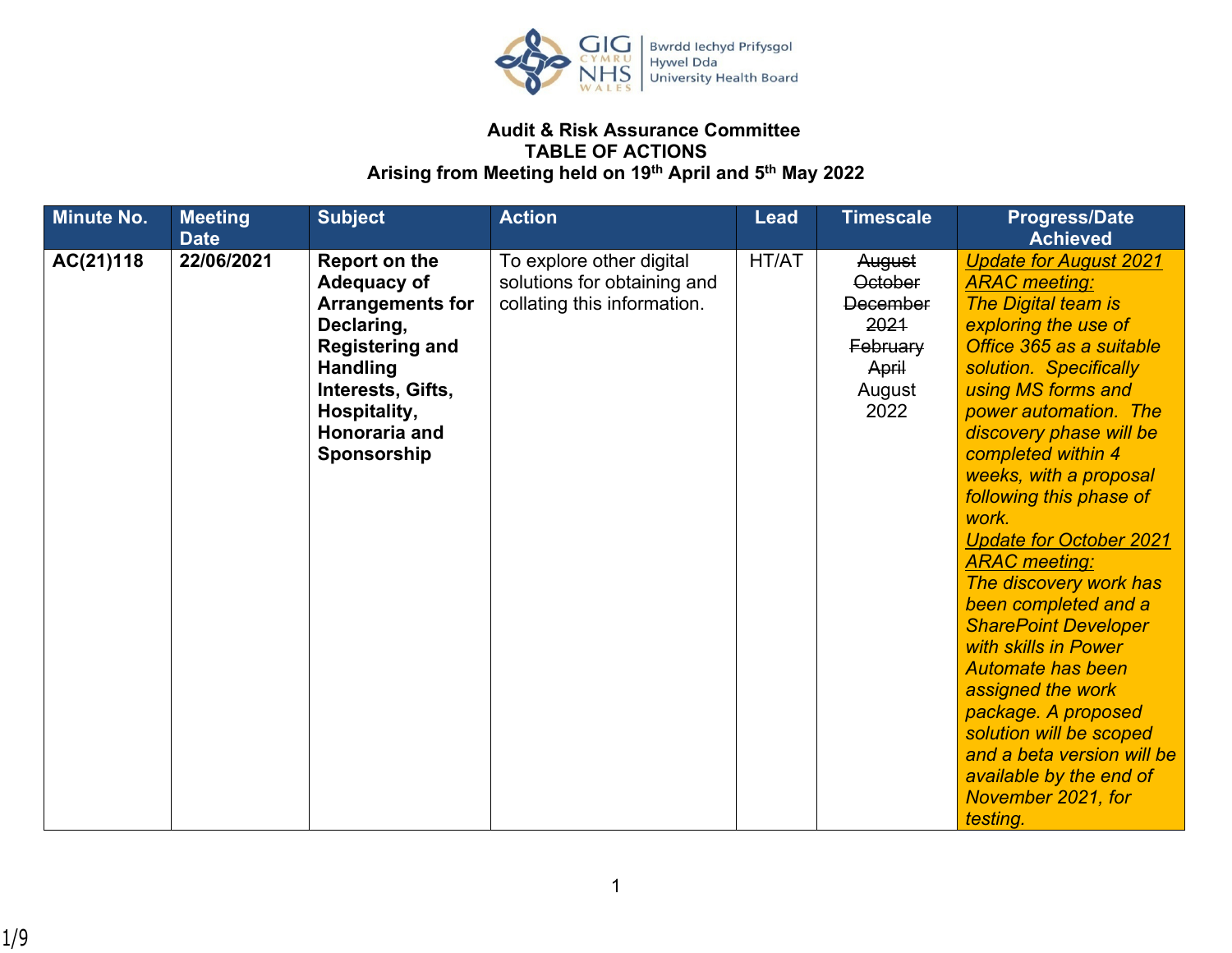| <b>Minute No.</b> | <b>Meeting</b> | <b>Subject</b>            | <b>Action</b>                               | <b>Lead</b> | <b>Timescale</b> | <b>Progress/Date</b>                                                |
|-------------------|----------------|---------------------------|---------------------------------------------|-------------|------------------|---------------------------------------------------------------------|
|                   | <b>Date</b>    |                           |                                             |             |                  | <b>Achieved</b>                                                     |
|                   |                |                           |                                             |             |                  | <b>Update for December</b>                                          |
|                   |                |                           |                                             |             |                  | 2021 ARAC meeting:                                                  |
|                   |                |                           |                                             |             |                  | The Digital team is still                                           |
|                   |                |                           |                                             |             |                  | working on the solution,                                            |
|                   |                |                           |                                             |             |                  | and anticipates that the                                            |
|                   |                |                           |                                             |             |                  | beta version will be                                                |
|                   |                |                           |                                             |             |                  | available by mid                                                    |
|                   |                |                           |                                             |             |                  | December 2021.                                                      |
|                   |                |                           |                                             |             |                  | <b>Update for February</b>                                          |
|                   |                |                           |                                             |             |                  | 2022 ARAC meeting:                                                  |
|                   |                |                           |                                             |             |                  | Unfortunately, the                                                  |
|                   |                |                           |                                             |             |                  | assigned developer was                                              |
|                   |                |                           |                                             |             |                  | re-prioritised onto an                                              |
|                   |                |                           |                                             |             |                  | urgent Executive Team                                               |
|                   |                |                           |                                             |             |                  | request. The developer                                              |
|                   |                |                           |                                             |             |                  | has nearly completed the                                            |
|                   |                |                           |                                             |             |                  | required work and will be                                           |
|                   |                |                           |                                             |             |                  | placed back onto this                                               |
|                   |                |                           |                                             |             |                  | task. The re-prioritisation                                         |
|                   |                |                           |                                             |             |                  | has introduced a 3 month                                            |
|                   |                |                           |                                             |             |                  | delay on delivery.                                                  |
|                   |                |                           |                                             |             |                  | <b>Update for April 2022</b>                                        |
|                   |                |                           |                                             |             |                  | <b>ARAC</b> meeting:                                                |
|                   |                |                           |                                             |             |                  | A developer has been re-                                            |
|                   |                |                           |                                             |             |                  | assigned and a                                                      |
|                   |                |                           |                                             |             |                  | development plan is                                                 |
|                   |                |                           |                                             |             |                  | being progressed -                                                  |
|                   |                |                           |                                             |             |                  | revised date of July<br>2022.                                       |
| AC(21)185         | 19/10/2021     | <b>RCP Medical</b>        |                                             | <b>PK</b>   |                  |                                                                     |
|                   |                | <b>Records Keeping</b>    | To explore potential<br>learning from other |             | April<br>June    | To be incorporated in full<br>update scheduled for 49 <sup>th</sup> |
|                   |                | <b>Standards Internal</b> | organisations who use                       |             | 2022             | April 21 <sup>st</sup> June 2022.                                   |
|                   |                | <b>Audit Update</b>       | written records;                            |             |                  |                                                                     |
|                   |                |                           | To provide a further update                 | <b>PK</b>   | April            | <b>Update for April 2022</b>                                        |
|                   |                |                           | to the April 2022 meeting.                  |             | June             | <b>ARAC</b> meeting:                                                |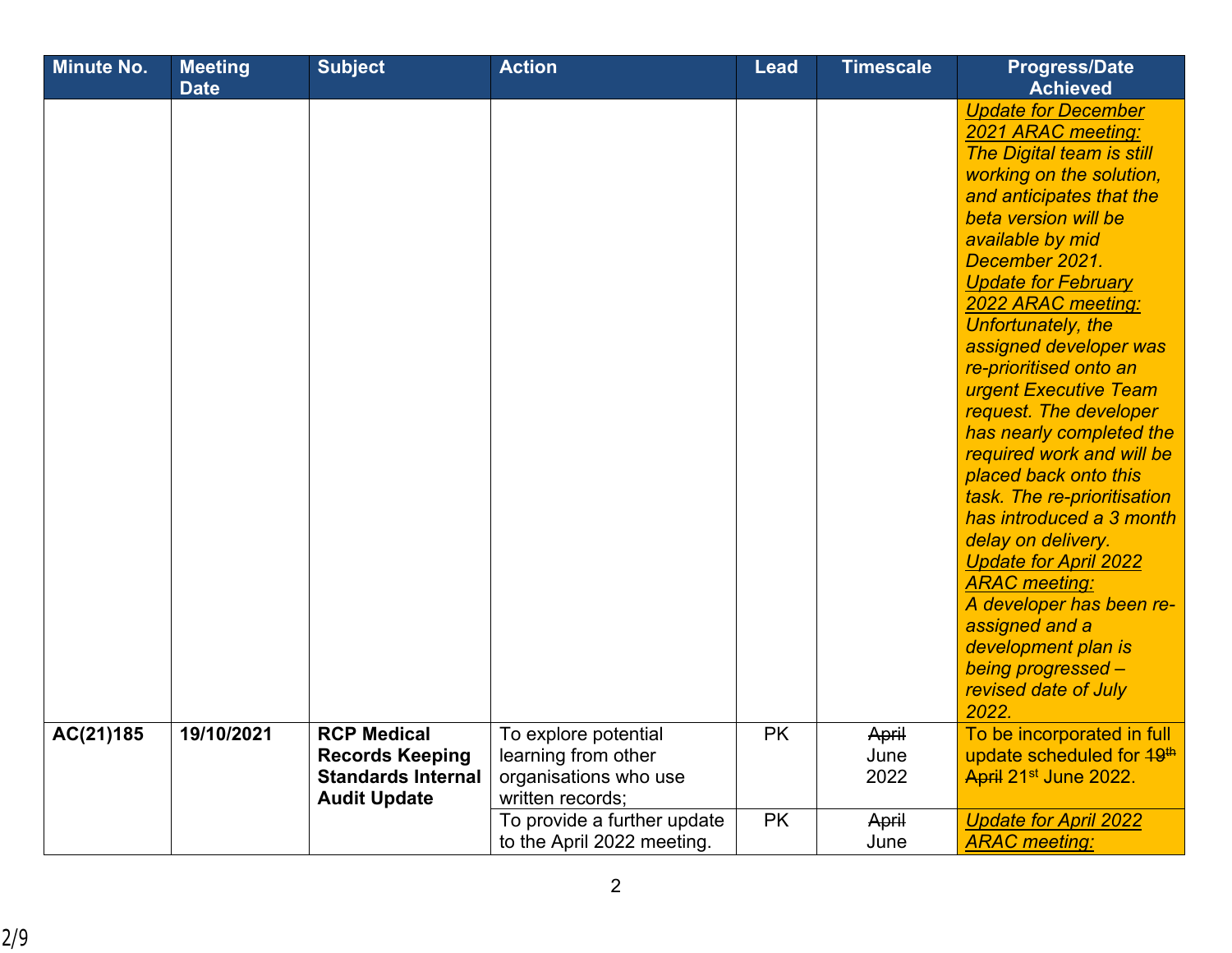| <b>Minute No.</b> | <b>Meeting</b><br><b>Date</b> | <b>Subject</b> | <b>Action</b> | <b>Lead</b> | <b>Timescale</b> | <b>Progress/Date</b><br><b>Achieved</b>                                                                                                                                                                                                                                                                                                                                                                                                                                                                                                                                                                                                                                                                                                                                                                                                                                                                 |
|-------------------|-------------------------------|----------------|---------------|-------------|------------------|---------------------------------------------------------------------------------------------------------------------------------------------------------------------------------------------------------------------------------------------------------------------------------------------------------------------------------------------------------------------------------------------------------------------------------------------------------------------------------------------------------------------------------------------------------------------------------------------------------------------------------------------------------------------------------------------------------------------------------------------------------------------------------------------------------------------------------------------------------------------------------------------------------|
|                   |                               |                |               |             | 2022             | <b>The Clinical Record</b><br><b>Keeping Policy has been</b><br>reviewed and an updated<br>version is in draft. A set<br>of clinical record keeping<br>principles have been<br>developed with<br>multidisciplinary input,<br>and they have formed<br>the basis of the updated<br>Policy. A review of<br><b>Health Board and Trust</b><br><b>Record Keeping policies</b><br>from across the UK has<br>been undertaken, and<br>informed the<br>development of the draft<br><b>Hywel Dda Policy. A</b><br><b>Task and Finish Group is</b><br>being convened to<br>finalise the policy.<br>The previously drafted e-<br>learning module is being<br>updated with new<br>content to reflect the<br>revised record keeping<br>principles and updated<br>policy, and contact has<br>been made with the<br>workforce education and<br>development department<br>for advice on other<br>methods for training and |
|                   |                               |                |               |             |                  | education around the                                                                                                                                                                                                                                                                                                                                                                                                                                                                                                                                                                                                                                                                                                                                                                                                                                                                                    |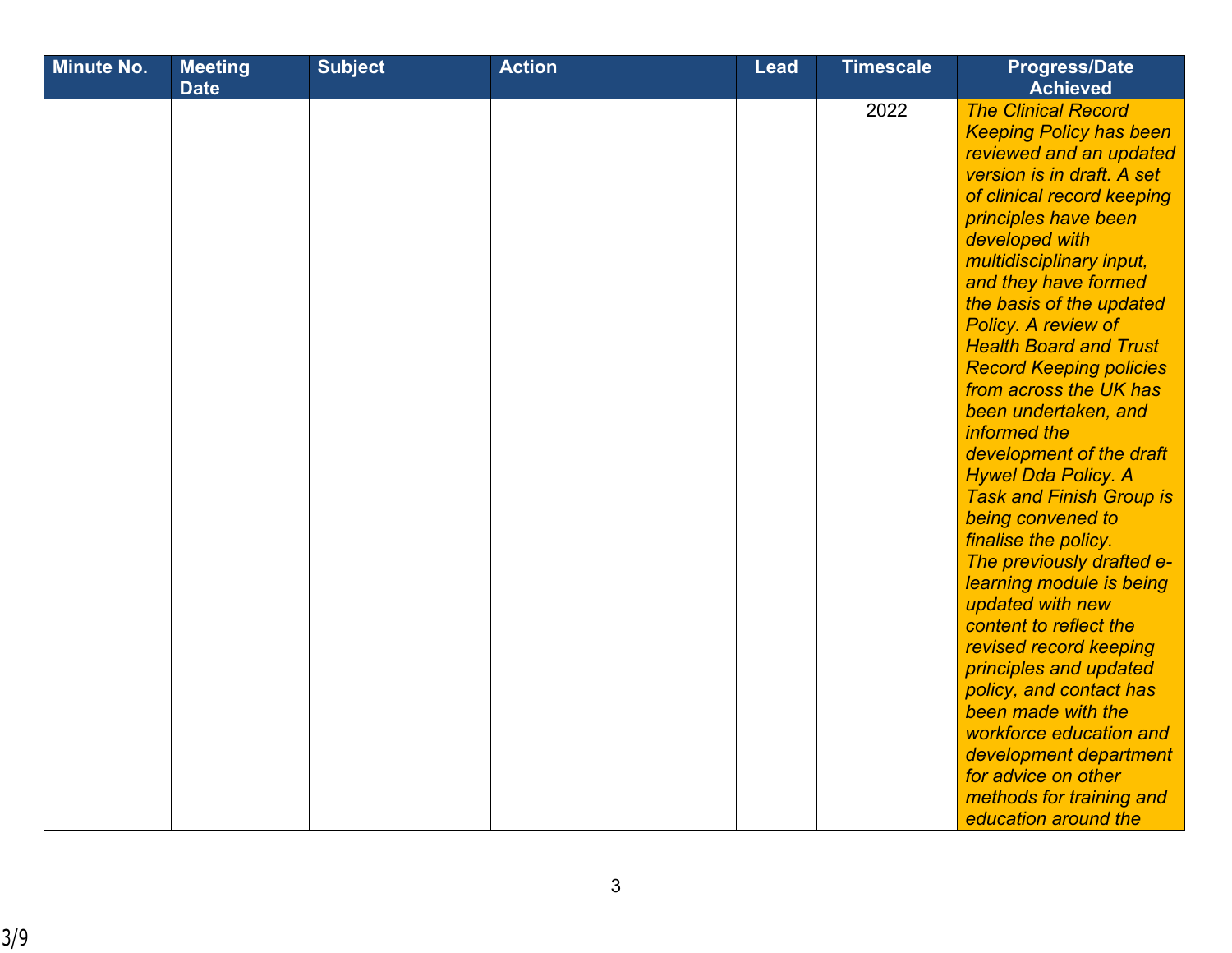| <b>Minute No.</b> | <b>Meeting</b> | <b>Subject</b>                                                                                                                                                  | <b>Action</b>                                                                                                                            | <b>Lead</b> | <b>Timescale</b>                       | <b>Progress/Date</b>                                                                                                                                                                                                                                                                                                                                                                                                                                                                                                                                                     |
|-------------------|----------------|-----------------------------------------------------------------------------------------------------------------------------------------------------------------|------------------------------------------------------------------------------------------------------------------------------------------|-------------|----------------------------------------|--------------------------------------------------------------------------------------------------------------------------------------------------------------------------------------------------------------------------------------------------------------------------------------------------------------------------------------------------------------------------------------------------------------------------------------------------------------------------------------------------------------------------------------------------------------------------|
|                   | <b>Date</b>    |                                                                                                                                                                 |                                                                                                                                          |             |                                        | <b>Achieved</b><br>policy and revised record<br>keeping principles.<br><b>Additional capacity had</b><br>been secured to take<br>forward a number of<br>actions in relation to<br>record keeping, however<br>this work was halted due<br>to the deployment of this<br>individual to the<br>operational front line<br>between December 2021<br>and March 2022.<br><b>Discussions are currently</b><br>ongoing regarding the<br>deployment of another<br>individual to progress this<br>work.<br>Full update forward<br>planned for 21 <sup>st</sup> June<br>2022 meeting. |
| AC(21)212         | 14/12/2021     | <b>Table of Actions:</b><br>AC(21)189 -<br><b>Medical Staff</b><br><b>Recruitment</b><br>(Reasonable<br>Assurance)                                              | To share the report with<br>PODCC and discuss<br>monitoring actions via its<br>Workplan with Mrs Lisa<br>Gostling.                       | <b>JW</b>   | February<br>June<br>2022               | To be included on the<br>forward Workplan for<br><b>PODCC</b> and will be an<br>agenda item at the 20 <sup>th</sup><br>June 2022 meeting.                                                                                                                                                                                                                                                                                                                                                                                                                                |
| AC(22)14          | 22/02/2022     | <b>Structured</b><br><b>Assessment 2021:</b><br>Phase 2 -<br>Corporate<br><b>Governance and</b><br><b>Financial</b><br><b>Management</b><br><b>Arrangements</b> | To revisit R3, around staff<br>engagement in PODCC, to<br>review and re-examine the<br>UHB's staff engagement<br>strategy post COVID-19. | <b>LG</b>   | April<br><b>June</b><br>August<br>2022 | Forward planned for 18th<br><b>August 2022 PODCC</b><br>meeting.                                                                                                                                                                                                                                                                                                                                                                                                                                                                                                         |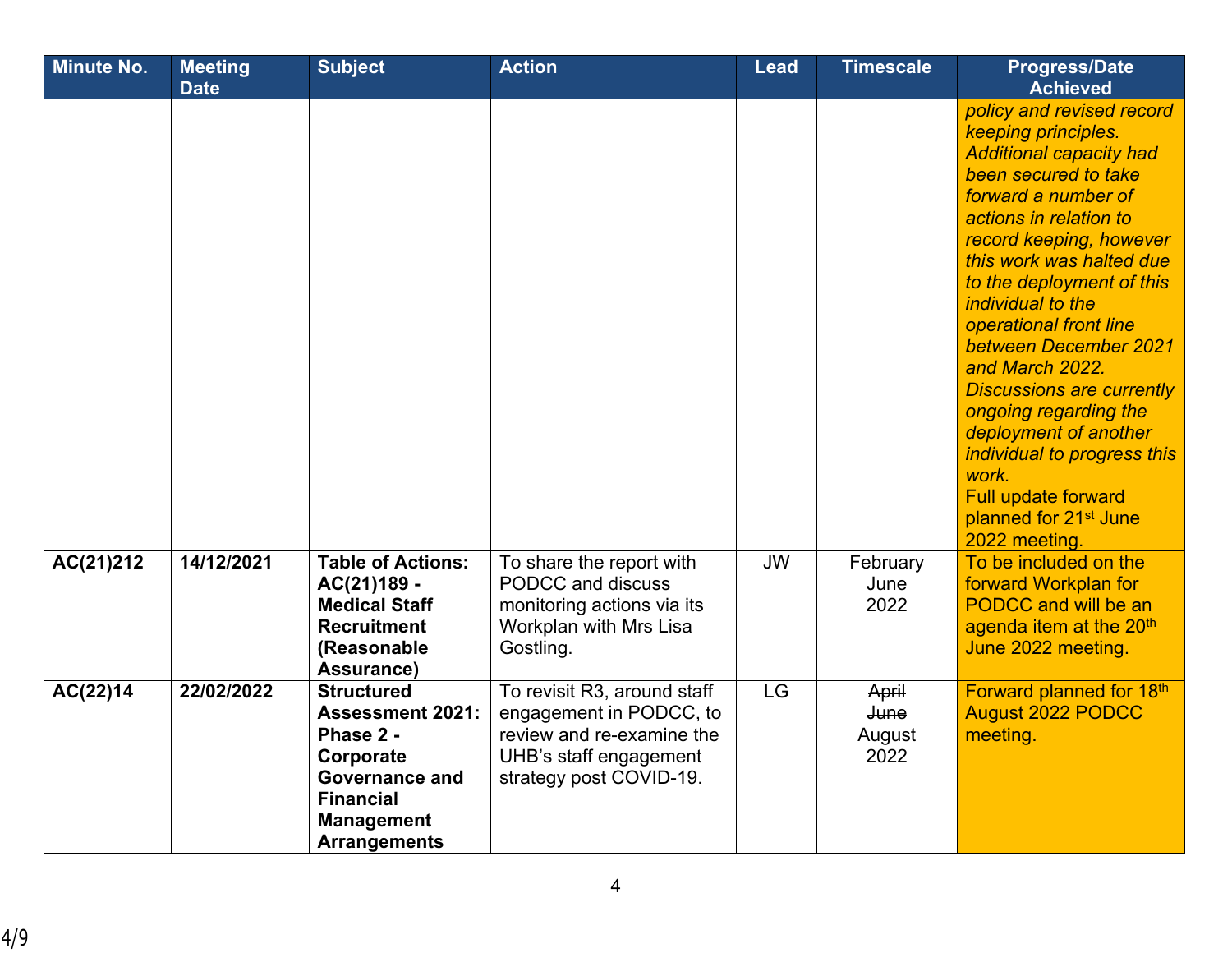| <b>Minute No.</b> | <b>Meeting</b><br><b>Date</b> | <b>Subject</b>                                                                                                                                                                                                   | <b>Action</b>                                                                                                                                                                 | <b>Lead</b> | <b>Timescale</b> | <b>Progress/Date</b><br><b>Achieved</b>                                                                                                                                                              |
|-------------------|-------------------------------|------------------------------------------------------------------------------------------------------------------------------------------------------------------------------------------------------------------|-------------------------------------------------------------------------------------------------------------------------------------------------------------------------------|-------------|------------------|------------------------------------------------------------------------------------------------------------------------------------------------------------------------------------------------------|
| AC(22)38          | 22/02/2022                    | <b>External</b><br><b>Validation Update</b>                                                                                                                                                                      | To provide an update on<br>the outcome of the<br>validation exercise when<br>this is complete.                                                                                | <b>AC</b>   | June<br>2022     | Forward planned for 21 <sup>st</sup><br>June 2022 meeting.                                                                                                                                           |
| AC(22)51          | 19/04/2022                    | <b>Table of Actions:</b><br><b>AC(21)105 - Local</b><br>Deployment of<br><b>WIS (Reasonable</b><br>Assurance)                                                                                                    | To discuss with the Digital<br>Director the request to<br>close action AC(21)105<br>and progress it via other<br>means.                                                       | <b>JW</b>   | May<br>2022      | Agreed to close action<br>with Digital Director,<br>agreeing to update Board<br>Secretary and IM (IT)<br>once this has occurred.                                                                     |
| AC(22)54          | 19/04/2022                    | <b>Notification of the</b><br><b>Annual Review of</b><br>the Committee's<br><b>Self-Assessment</b><br>of Effectiveness                                                                                           | To issue the self-<br>assessment questionnaire.                                                                                                                               | <b>CM</b>   | April<br>2022    | Completed.                                                                                                                                                                                           |
| AC(22)58          | 19/04/2022                    | <b>Report on the</b><br><b>Adequacy of</b><br><b>Arrangements for</b><br>Declaring,<br><b>Registering and</b><br><b>Handling</b><br>Interests, Gifts,<br>Hospitality,<br>Honoraria and<br>Sponsorship<br>2021/22 | To look into the second<br>entry in Appendix 4 and<br>establish why this<br>honoraria had been paid<br>directly to the individual.                                            | <b>JW</b>   | May<br>2022      | Review undertaken on<br>honoraria payment.<br>Payment made directly to<br>individual due to<br>preparation and delivery<br>being undertaken in own<br>time rather than UHB's.                        |
| AC(22)59          | 19/04/2022                    | <b>Financial</b><br><b>Assurance Report</b>                                                                                                                                                                      | To clarify whether STA<br>HDD595, in respect of Fire<br>Doors for Ty Bryn, or a<br>contract for Fire Doors at<br><b>Bronglais General Hospital</b><br>had been awarded first. | <b>HT</b>   | May<br>2022      | There were two parts in<br>relation to BGH Fire<br>Doors, a VEAT was<br>issued in October 2021<br>following an urgent fire<br>improvement notice and<br>an ITT was awarded on<br>23rd February 2022. |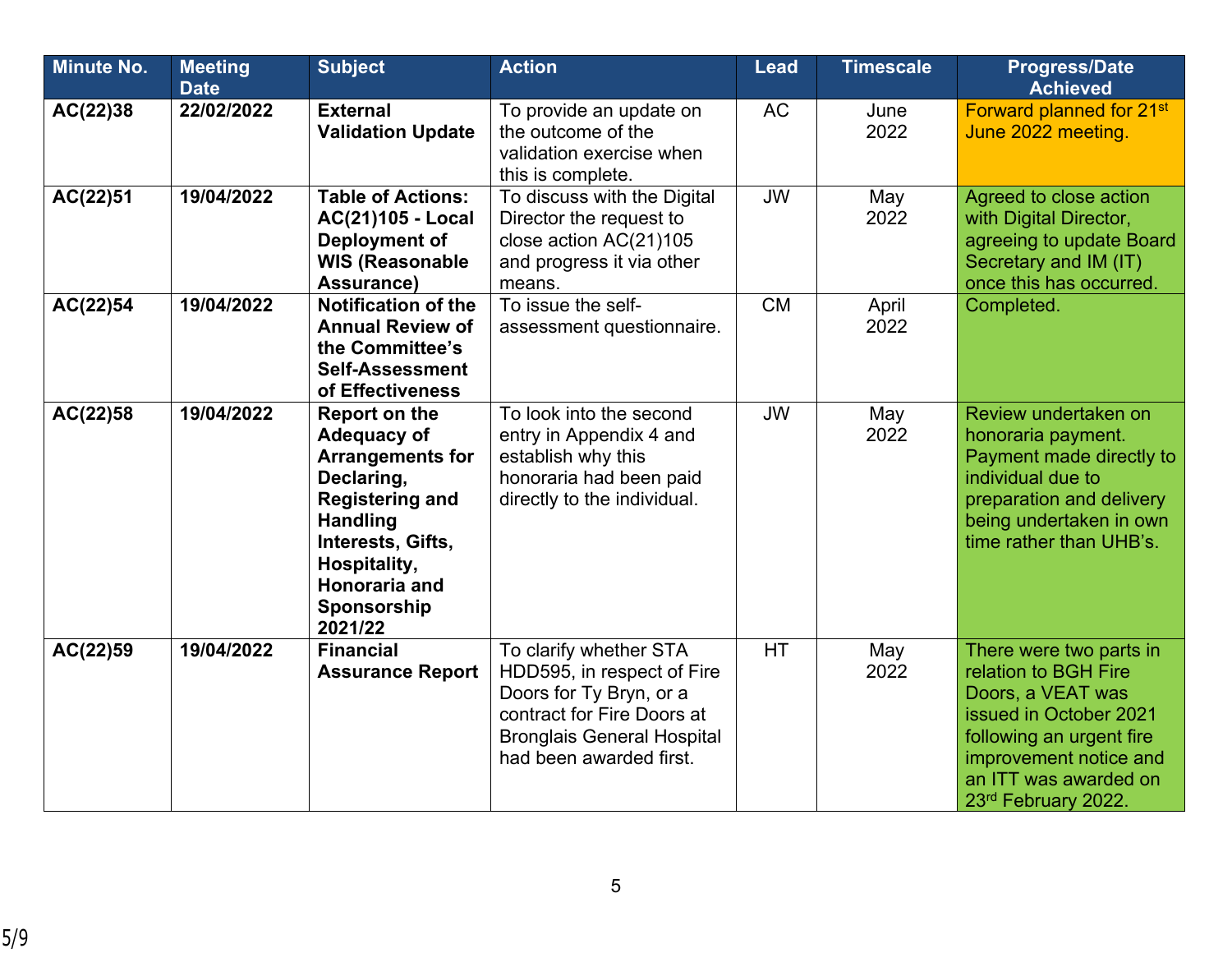| <b>Minute No.</b> | <b>Meeting</b> | <b>Subject</b>                                                                         | <b>Action</b>                                                                                                                                    | Lead      | <b>Timescale</b> | <b>Progress/Date</b>                                                                                                                                                                                                                                                                                                                                                                                                                                                                                                                                    |
|-------------------|----------------|----------------------------------------------------------------------------------------|--------------------------------------------------------------------------------------------------------------------------------------------------|-----------|------------------|---------------------------------------------------------------------------------------------------------------------------------------------------------------------------------------------------------------------------------------------------------------------------------------------------------------------------------------------------------------------------------------------------------------------------------------------------------------------------------------------------------------------------------------------------------|
|                   | <b>Date</b>    |                                                                                        |                                                                                                                                                  |           |                  | <b>Achieved</b><br>The STA ref. HDD595<br>was approved on 1 <sup>st</sup><br><b>March 2022.</b>                                                                                                                                                                                                                                                                                                                                                                                                                                                         |
| AC(22)62          | 19/04/2022     | <b>Audit Wales</b><br><b>Annual Plan 2022</b>                                          | To raise with Ms Anne<br>Beegan whether<br>consideration has been<br>given to audit work with a<br>social care workforce<br>perspective.         | CJ        | May<br>2022      | The workforce review<br>included in the 2022<br><b>Audit Plan will primarily</b><br>be focused on the NHS.<br>however social care<br>capacity, including<br>workforce, will feature as<br>part of the Audit Wales<br>cross-sectoral review of<br>unscheduled care due to<br>start in May 2022. In<br>addition, NHS and social<br>care workforce featured<br>as a key area for<br>consideration in the<br>recent AGW forward<br>programme consultation.<br>The results of the<br>consultation will inform<br>the audit programme for<br>2023 and beyond. |
| AC(22)65          | 19/04/2022     | Organisational<br><b>Values &amp; Staff</b><br>Wellbeing<br>(Substantial<br>Assurance) | To highlight to Board the<br>positive findings of the<br>Workforce Planning and<br>Organisational Values &<br>Staff Wellbeing reports.           | PN/JW     | May<br>2022      | Completed. Included in<br><b>ARAC Update Report to</b><br>26th May 2022 Public<br>Board meeting.                                                                                                                                                                                                                                                                                                                                                                                                                                                        |
| AC(22)66          | 19/04/2022     | Radiology<br><b>Directorate</b><br><b>Internal Audit</b><br><b>Update</b>              | To discuss with Mrs Lisa<br>Gostling whether there is<br>any update on how HEIW<br>propose to manage<br>graduate allocation to<br>Health Boards. | <b>AC</b> | August<br>2022   | Update to be provided to<br>16th August 2022<br>meeting.                                                                                                                                                                                                                                                                                                                                                                                                                                                                                                |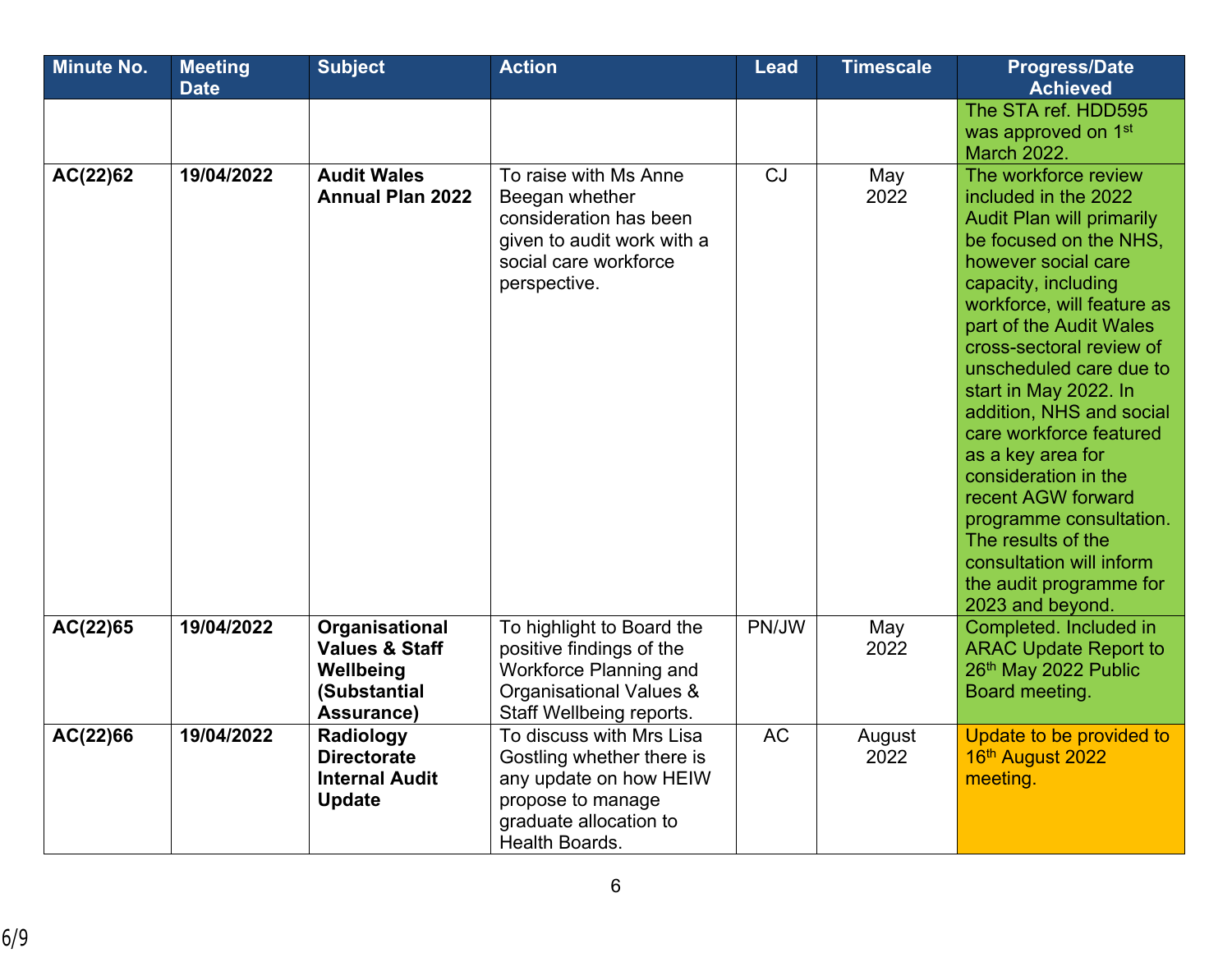| <b>Minute No.</b> | <b>Meeting</b><br><b>Date</b> | <b>Subject</b>                                                                                      | <b>Action</b>                                                                                                                                            | <b>Lead</b>  | <b>Timescale</b> | <b>Progress/Date</b><br><b>Achieved</b>                                                                                                                                                                                                                                                                                                                                              |
|-------------------|-------------------------------|-----------------------------------------------------------------------------------------------------|----------------------------------------------------------------------------------------------------------------------------------------------------------|--------------|------------------|--------------------------------------------------------------------------------------------------------------------------------------------------------------------------------------------------------------------------------------------------------------------------------------------------------------------------------------------------------------------------------------|
|                   |                               |                                                                                                     | To discuss with Mr Huw<br>Thomas opportunities<br>offered by digital platforms.                                                                          | AC/HT        | August<br>2022   | Update to be provided to<br>16th August 2022<br>meeting.                                                                                                                                                                                                                                                                                                                             |
|                   |                               |                                                                                                     | To highlight the matter of<br>ongoing scrutiny of this<br>topic to Board, and seek<br>guidance regarding with<br>which Committee this is<br>best placed. | PN/JW        | May<br>2022      | Completed. Included in<br><b>ARAC Update Report to</b><br>26th May 2022 Public<br>Board meeting.                                                                                                                                                                                                                                                                                     |
| AC(22)67          | 19/04/2022                    | <b>Response to</b><br><b>Internal Audit</b><br><b>Records</b><br><b>Management</b><br><b>Review</b> | To discuss with Mr Andrew<br>Carruthers the proposed<br>closure of<br>recommendations and<br>action accordingly via the<br>Audit Tracker.                | <b>JW/AC</b> | May<br>2022      | As per the paper<br>presented to ARAC in<br>April 2022, two<br>recommendations have<br>been closed, and three<br>remain open with a<br>revised completion date<br>for all remaining actions<br>noted as March 2023. It<br>has also been confirmed<br>by Internal Audit that a<br>follow up assurance<br>report on records<br>management is due to<br>take place in Q4 of<br>2022/23. |
|                   |                               |                                                                                                     | To refer this matter to SRC<br>for monitoring.                                                                                                           | <b>HT</b>    | June<br>2022     | Forward planned for 28th<br>June 2022 SRC meeting.                                                                                                                                                                                                                                                                                                                                   |
|                   |                               |                                                                                                     | To pass on the Committee's<br>thanks to the team involved.                                                                                               | AC/GR        | May<br>2022      | Completed.                                                                                                                                                                                                                                                                                                                                                                           |
| AC(22)70          | 19/04/2022                    | <b>Internal Audit Plan</b><br>and Charter<br>2022/23                                                | To add to Appendix A<br>details of Audit Type (1, 2<br>or $3$ ).                                                                                         | JJ           | May<br>2022      | The audit type will be<br>included within the<br><b>Internal Audit Plan</b><br>Progress report, which<br>will be presented to<br>ARAC on 21 <sup>st</sup> June 2022                                                                                                                                                                                                                  |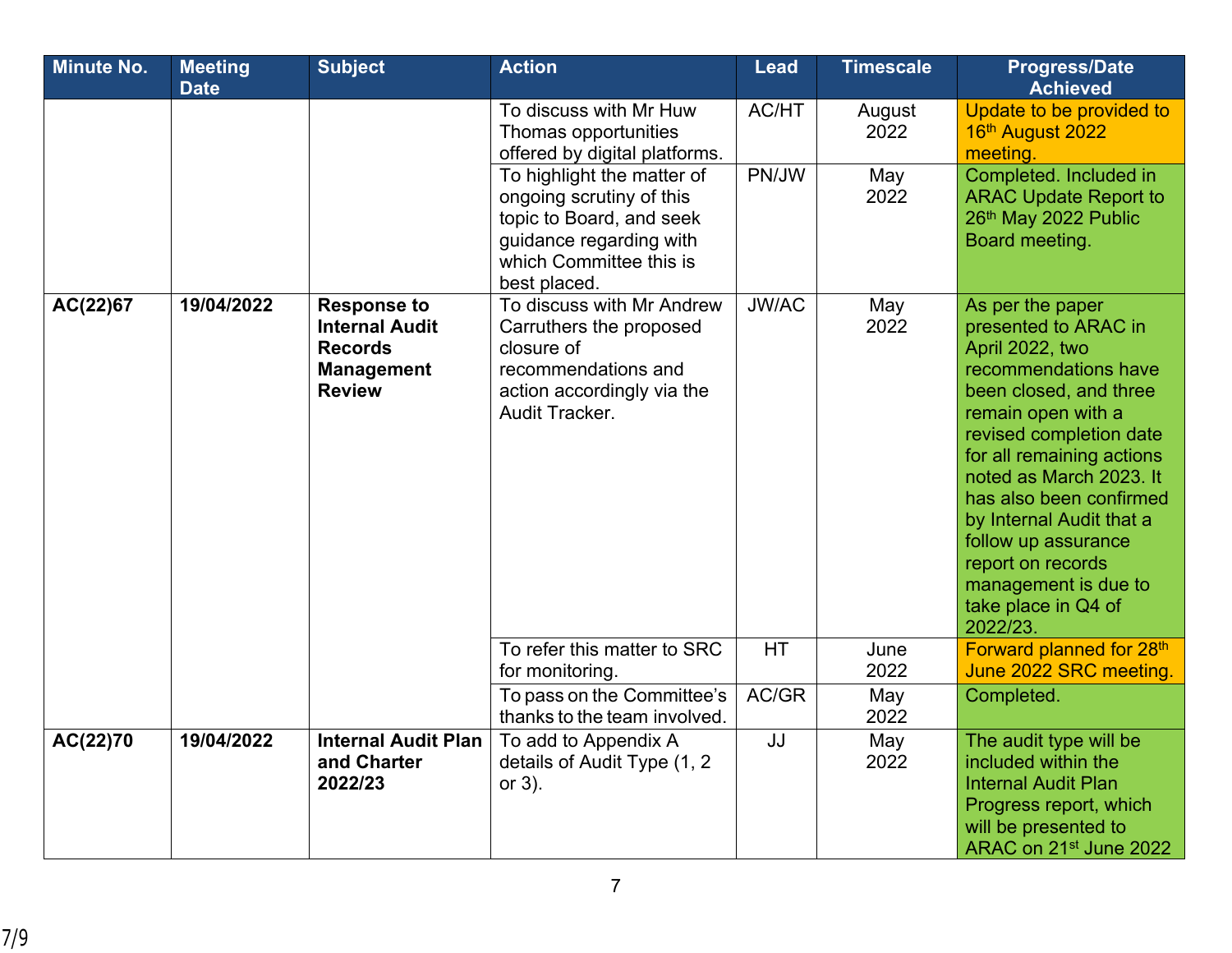| <b>Minute No.</b> | <b>Meeting</b><br><b>Date</b> | <b>Subject</b>       | <b>Action</b>                                                                                                                                                                   | <b>Lead</b> | <b>Timescale</b> | <b>Progress/Date</b><br><b>Achieved</b>                                                                                                                                                                                                                                                                                                                                                                                                                                                                                                                                                                                                                                                                                                  |
|-------------------|-------------------------------|----------------------|---------------------------------------------------------------------------------------------------------------------------------------------------------------------------------|-------------|------------------|------------------------------------------------------------------------------------------------------------------------------------------------------------------------------------------------------------------------------------------------------------------------------------------------------------------------------------------------------------------------------------------------------------------------------------------------------------------------------------------------------------------------------------------------------------------------------------------------------------------------------------------------------------------------------------------------------------------------------------------|
|                   |                               |                      |                                                                                                                                                                                 |             |                  | and to subsequent<br>meetings throughout the<br>year. This has also been<br>shared with the ARAC<br>Chair.                                                                                                                                                                                                                                                                                                                                                                                                                                                                                                                                                                                                                               |
| AC(22)76          | 19/04/2022                    | <b>Audit Tracker</b> | To take up with the Head of<br><b>Effective Clinical Practice &amp;</b><br>Quality Improvement the<br>Peer Review reports which<br>make reference to 'No<br>response received'. | CB          | May<br>2022      | As per the Audit Tracker<br>paper presented at<br>ARAC in April 2022,<br>there were 4 Peer<br>Review reports open on<br>the UHB Audit Tracker.<br>As part of the on-going<br>bi-monthly service<br>update process<br>undertaken by the<br><b>Assurance and Risk</b><br>Team, updates are<br>obtained, and progress<br>will be monitored via<br>Future reports to ARAC.<br>As at May 2022, there<br>are 5 peer reviews on the<br>tracker, with 33<br>recommendations. 17<br>recommendations had no<br>revised dates, the<br>majority being Women<br>and Children, with the<br>remaining<br>recommendations<br>resulting from the<br>oncology peer review<br>(issued in January 2022<br>with timescales of March<br>2022) which was tabled |